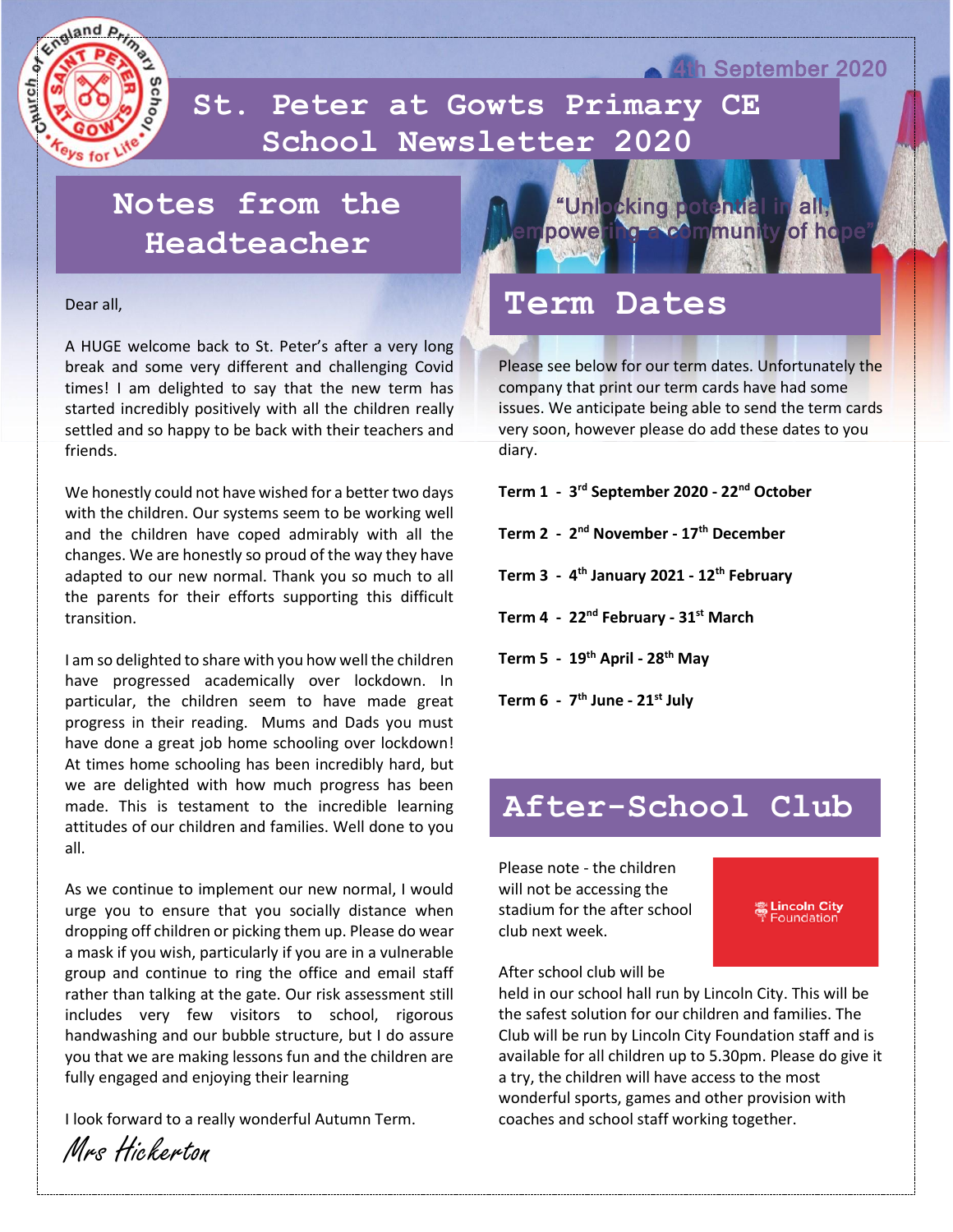### **Wow Days Reminder**

#### **Years 1 and 2**

The Year 1/2 Wow Day is on **Tuesday 8th September**. During the day, the children will experience a taste of Australia! The day will be based on 'I'm a Celebrity get me out of Here!!!!!' There will be various challenges including Bushtucker trials, aboriginal art,

great Barrier Reef indigenous dance and of course a beach party at the end of the day (ice cream included). As part of this exciting day, we would love



the children to dress up. The children could come as either -

1. Explorers - binoculars, backpack, maps, compass etc 2. Holiday makers - shorts and t-shirts, beach clothes, sunglasses, sunhats, suitcase etc

#### **Years 3 and 4**

The Year 3/4 Wow day will be on **Monday 7th September** and we would love if you could help us make it even more exciting by asking the children to come into school dressed as an Anglo-Saxon man or woman, wearing a tunic, dress or shawl. We do not need these to be purchased and would encourage you to recycle any old sheets, clothing, belts and scarves that you may have at home.



#### **Years 5 and 6**

For our first topic this year, Year 5/6 will be learning

about World War II. Our Wow day will be on **Monday 7th September**. We have lots of exciting activities planned for and we really want to give the children a taster of what life was like during this period. Instead of wearing uniform for the day, we are inviting the children to dress up in World War II inspired clothing.



### **Diary Dates**

**07/09/2020 - Y3 & Y4 Wow Day**

**07/09/2020 - Y5 & Y6 Wow Day**

**08/09/2020 - Y1 & Y2 Wow Day**

**11/09/2020 - Collective Worship via Facebook Live - 2.45pm (each Friday)**

### **PE Day Reminder**

Here is just a reminder of the PE days for the children. On these days (apart from Wow days) please do send your child in their PE kit on these days.

Monday - Year 5 and Year 1 Tuesday - Year 2 Wednesday - Year 3 Thursday - Year 4 Friday - Year 6 and Reception

### **Uniform Reminder**

Please make sure that all pupils adhere to our uniform policy, particularly earrings (studs only) and black school shoes only please.

Please also help us to help you keep track of new items and uniform by labelling all items clearly.

# **Christian Values this Term - HOPE**

This term we are all concentrating on the values of Hope and Trust. We will be thinking about our hopes for the future academic year ahead post Covid. This will be a key part of each classroom as they write their class charters and establish their rules and routines!